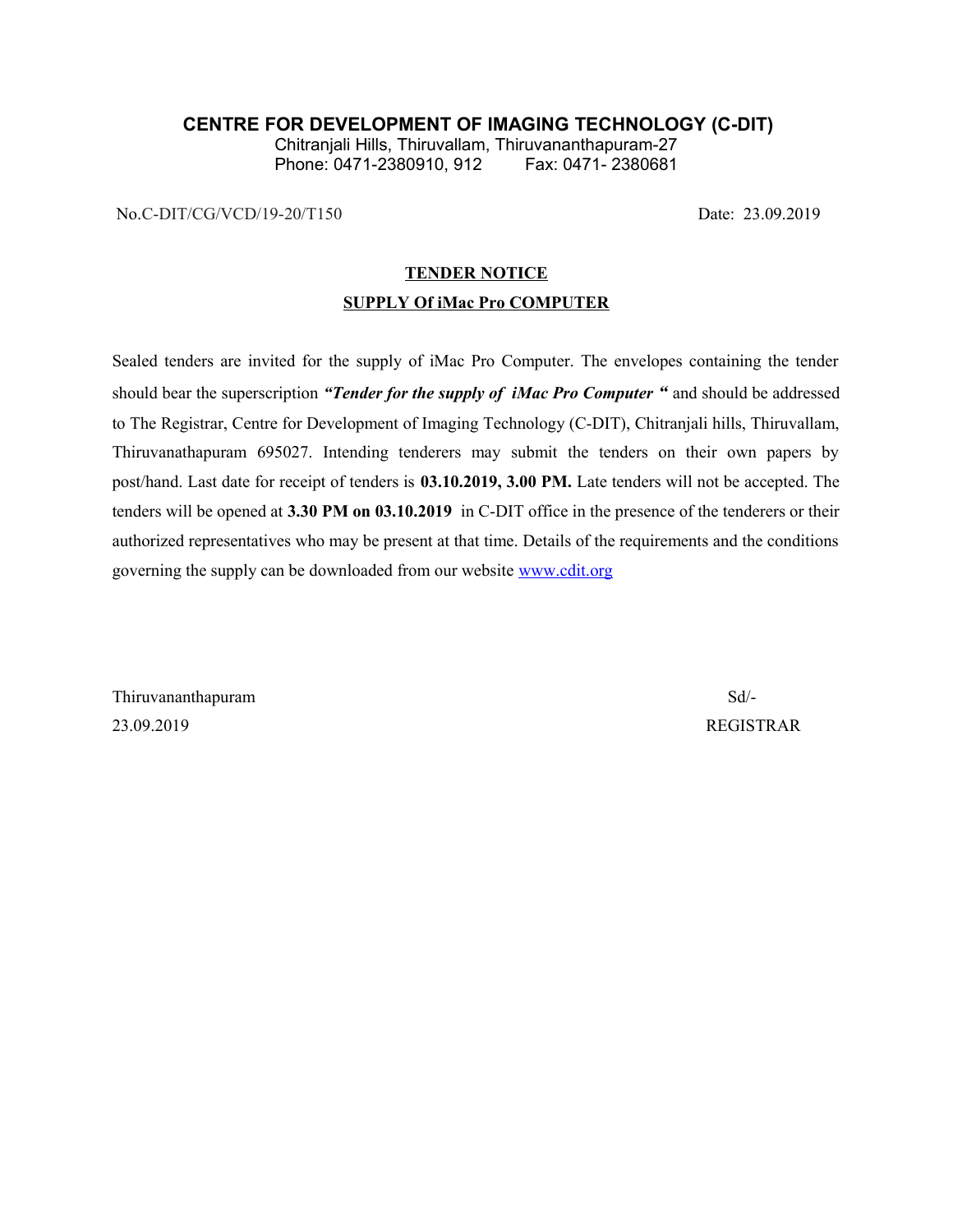# **CENTRE FOR DEVELOPMENT OF IMAGING TECHNOLOGY (C-DIT)**

Chitranjali Hills, Thiruvallam, Thiruvananthapuram-27 Phone: 0471-2380910, 912 Fax: 0471-2380681

No. C-DIT/CG/VCD/19-20/T150 Date: 23.09.2019

# **TENDER FOR SUPPLY OF iMac Pro COMPUTER**

# **Requirement: 1 No**

# **SPECIFICATION**

| S1<br>No | Items           | Specification                                                                                                                                                                                                                                                                                                                                                                                                                                                                                                                                                                                                                                                                                                                                                                              |
|----------|-----------------|--------------------------------------------------------------------------------------------------------------------------------------------------------------------------------------------------------------------------------------------------------------------------------------------------------------------------------------------------------------------------------------------------------------------------------------------------------------------------------------------------------------------------------------------------------------------------------------------------------------------------------------------------------------------------------------------------------------------------------------------------------------------------------------------|
| 1        | <i>iMac Pro</i> | 12-Core, 3.3 GHz Intel Xeon W<br>12 cores, 24 threads<br>Turbo Boost up to 4.4GHz<br>31.25MB cache, Supporting 2933MHz memory, MSI Prestige<br>PS341WU 34" Monitor, 21:9Aspect Ratio, 5120 X 2160<br>Resolution Monitor, 96GB, Six 16GB DIMMs Memmory<br>AMD Radeon Pro Vega II Graphics, 4TB SSD, Two 2TB<br>modules, Apple keyboard & Mouse<br>Cables & Accessories<br>Apple Thunderbolt 3 Pro Cable (2m)<br>Apple USB-C to Lightning Pro Cable (1m)<br>Belkin UltraHD 8K HDMI 2.1 Cable (2m)<br>Belkin BOOST <sup>^</sup> CHARGE USB-C Cable with Lightning<br>Connector + Strap $(4 \text{ ft.}/1.2 \text{ m})$<br>CalDigit Thunderbolt 3 Mini Dock<br>Apple USB Ethernet Adapter<br>Belkin USB-C to HDMI Adapter<br>CalDigit TS3 Plus Dock<br>Belkin USB 3.0 4-Port Hub + USB-C Cable |

# **GENERAL TERMS AND CONDITIONS**

**1.** This Tender is invited for the "**supply of iMac Pro Computer ".**

# **2. ELIGIBILITY CRITERIA OF TENDERER**

To qualify for award of the work, the intending bidder must be an OEM authorized dealer / supplier of the quoted items with prior experience in supplying same or similar equipment at least to two clients in the last two years.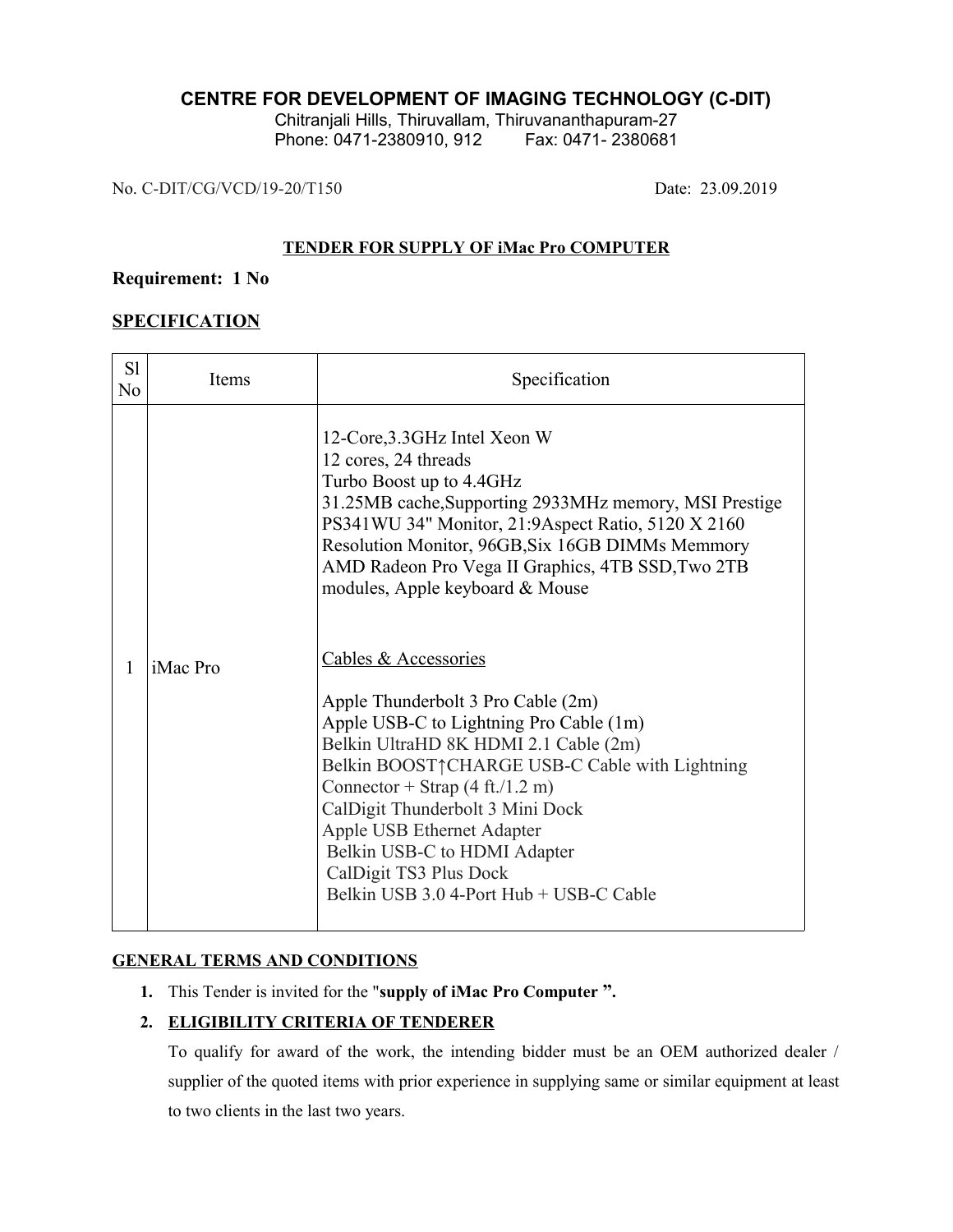- **3.** The bidders will be responsible for effecting supply to the entire satisfaction of the undersigned or his authorized representatives. In case any defect in the item supplied is noticed, such item will be rejected at the risk and cost of the Supplier.
- **4.** Bidder shall invariably be accompanied by manufacturer's catalogues and leaflets giving full specifications. Technical particulars and other details of the items offered, 'brand make' and complete specification should be mentioned in the tender. In the absence of full details and technical specification the tenders for the items will be rejected.
- **5.** The undersigned does not bind himself to accept the lowest tender and reserve himself the rights of accepting the whole or any part of the tender and the bidder shall be bound to supply the accepted item at the rates quoted. C-DIT reserve the right to split the quantity of items to be supplied among one or more bidders, at the sole discretion
- **6.** No advance payment will be made against supplies.
- **7. The rate quoted by the bidder shall be inclusive of all applicable taxes, transportation charges and installation charges at site.** Rates quoted by the bidder shall be valid for a period of six months from the date of opening of the tender.
- **8.** Delivery period shall be specifically indicated in the tender and strictly adhered to. The supply shall be arranged within **15 days** on receipt of the firm order. Any delay in the delivery period after the supply order is placed may result in cancellation of the supply order or payment of liquidated damages  $\omega$  1/2% per day subject to a maximum of 10% of contract price
- **9.** The rate should be quoted for the unit shown in the list and tenders which do not indicate this essential information will not be considered.

#### **10. There is no separate bid form. The supplier shall submit the price offers in their own paper**

- **11.** The rate quoted for material shall be firm and no enhancement will be allowed under any circumstances.
- **12.** The Supplier/ Contractor shall provide on-site comprehensive warranty of **one year** for the products from the date of supply.
- **13.** If the bidder furnishes wrong and/or misguiding data, statement(s) etc. about technical acceptability of the goods and services offered by it, its tender will be liable to be ignored and rejected in addition to other remedies available to the purchaser in this regard.
- **14.** After Sales Service: The bidder should have after sales service centres in Thiruvananthapuram or Kochi or Kozhikode. Complaints should be attended properly, maximum within 24 hrs. The service should be provided directly by bidder's trained personal.
- **15.** All items offered shall conform in all respects to the relevant Indian standard Specification with up to date amendments wherever applicable.